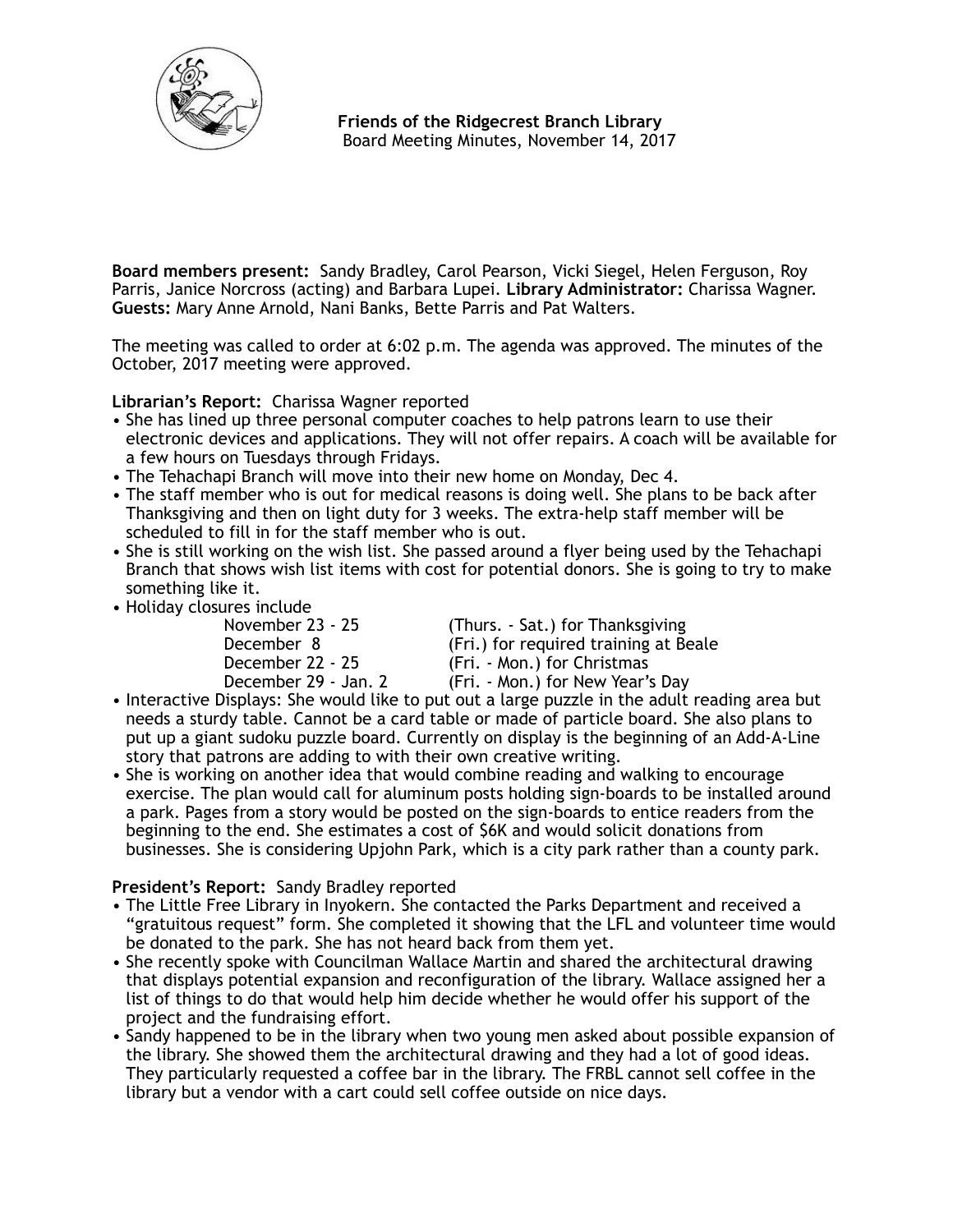**Treasurer's Report:** Sandy reported as acting Treasurer

- **•** Helen passed out her final monthly report.
- **•** Sandy updated the totals for the last book sale. The first week grossed \$3,074.90, the second week grossed \$2,741.10 for a total of \$5,816.00. This number was broken down to

 Books sold: \$4,926.00 T-shirts sold: Cupcake Wars: \$841.00

# **Vice-President, Membership Report:** Carol Pearson reported

Since our last meeting there has been 1 new member who is also a business member. There have been 9 renewals, three of which are also business or organizational supporters.

## **Vice-President, Book Sales Report:** Acting V.P. Janice Norcross reported

- She announced that the annex will be closed for donation drop-offs on Nov. 22, Dec. 20 and Dec. 27. She is posting signs on the doors at the annex.
- Changes are being made in the salesroom to repurpose a shelf used for computers books and another shelf used for cassettes. These items were not moving at all. More history and politics books will be displayed as these are moving very well.
- She proposed the idea of having a spot for bins of free books. These would be stocked with books that otherwise would be taken to the thrift store. Charissa was not in the room so Sandy suggested Janice discuss a good spot with her. Otherwise, all but one person present was in favor of the idea. It was suggested that white address labels be printed with "FREE Courtesy of the Friends of the Ridgecrest Branch Library" and Barbara volunteered to do this.
- There is still time to donate more Christmas decor to the Vintage Books and Collectible Treasures Sale. Some teacups and saucers have been donated as well. Sandy requested that money collected from sales boxes (at the annex) and sales of vintage books and collectibles be kept separate. It was also suggested that the last hour of the sale prices could be cut in half again. This was left up to Janice to decide. Several people signed up to work at the sale on Dec. 9.

**Newsletter:** Deadline for next newsletter – January 26, 2018. Vicki will be writing an article in tribute to Bill Eichenberg. Barbara will send photos from the upcoming sale.

## **Old Business:**

**•** The slate for the November election was reviewed and a motion was made to approve it. The vote was unanimous. Changes to the board take effect at the end of the January 2018 meeting.

 President: Sandy Bradley Treasurer: Nani Banks Secretary: Barbara Lupei VP Book Sales: Janice Norcross VP Membership: Carol Pearson

Members-at-Large: Vicki Siegel, Peggy Johnson, and Pat Walters

- **•** Barbara announced that the Desert Valleys Federal Credit Union donated \$400.00 plus 29 kits for building 3-D paper Star Wars tie fighters. Charissa has set the kits aside for a future event.
- **•** Pat mentioned that her sorority (PLM) is considering the option of stocking the LFL in Inyokern as a service project.

## **New Business:**

The family of Bill Eichenberg named the FRBL as one of the charities they would like his friends to donate to *in memorium. S*andy will provide the family with a list of donors and a